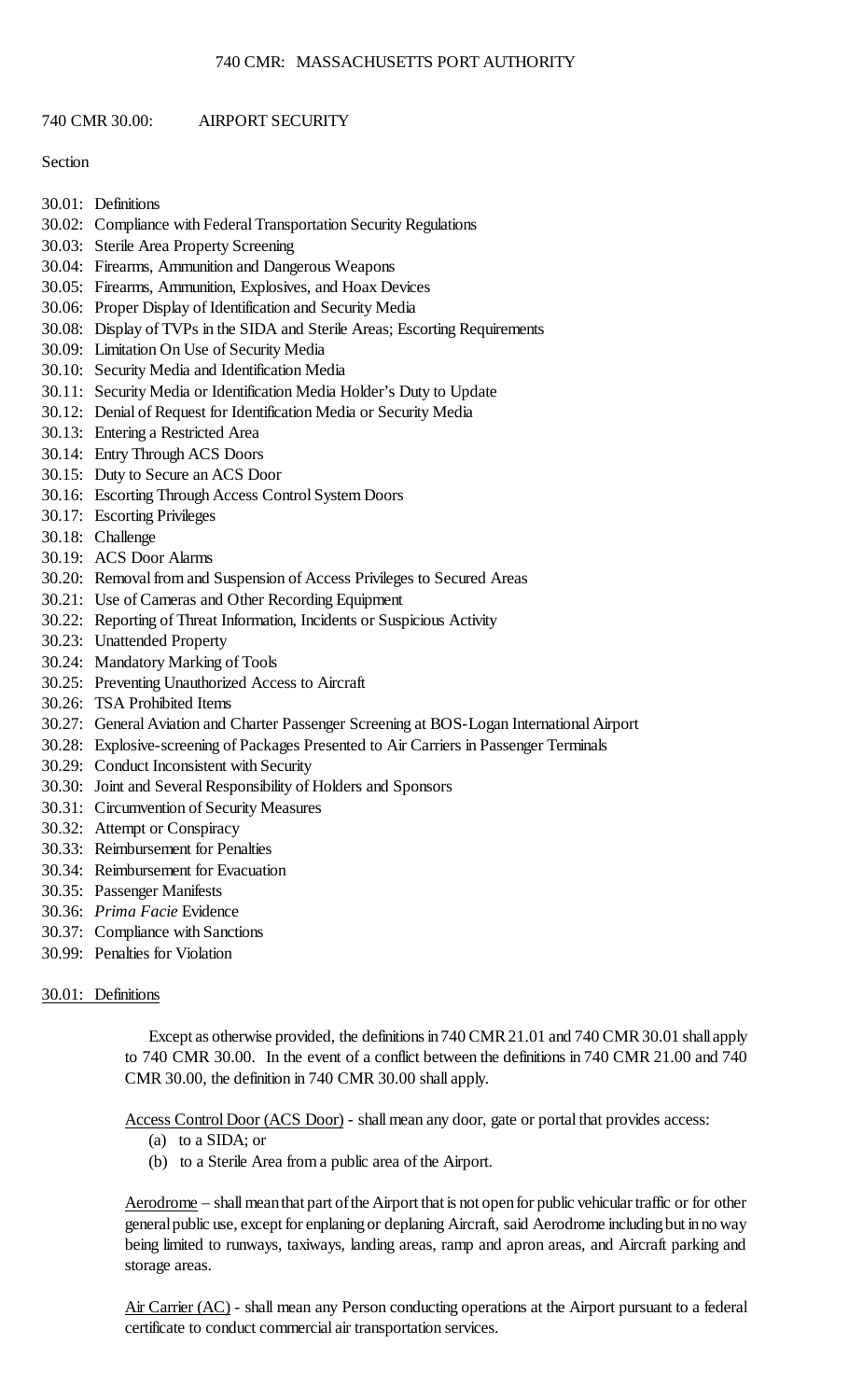## 30.01: continued

Air Operations Area (AOA) - shall mean any area of the Airport used or intended to be used for landing, takeoff, or surface maneuvering of Aircraft.

Aircraft - shall mean and include any and all contrivances now or hereafter used for flight in air or space, including but not limited to airplanes, airships, dirigibles, helicopters, gliders, amphibians and seaplanes.

Airport - shall mean an airport owned or operated by the Authority.

Authority - shall mean the Massachusetts Port Authority, created by St. 1956, c. 465.

Aviation Service Operator (ASO) - shall mean and include any Person authorized by the Executive Director to perform aeronautical services as described in 740 CMR 26.01 through26.99 at anAirport.

 Authority. In all matters pertaining to operation of an Airport the powers of the Executive Director under 740 CMR 21.00 may be exercised by the Director of Aviation, and specific powers may be Executive Director - shall mean the duly-appointed Executive Director of Massachusetts Port further delegated in writing to other of the Authority staff.

Firearm – shall mean a weapon or device that is capable of expelling or is designed to or may readily be converted or assembled to enable it to expel either a single projectile or multiple projectiles at high velocity by the action of deflagration or a compressed gas.

Fixed Based Operator (FBO) – shall mean a company authorized by the Authority to sell and deliver and to provide into-Aircraft services, aviationfuel and lubricants and supplies or other aviation services authorized under 740 CMR 26.00 or otherwise approved by the Authority to owners and operators of Aircraft at an Airport.

General Aviation Terminal - shall mean a terminal building or facility that serves general aviation users of an Airport, including its associated parking ramps for general aviation Aircraft.

Holder - shall mean a person to whom Security Media or Identification Media has been issued.

purpose of which is to evidence authorization by the Authority for the Holder of that media to work in Identification Media - shall mean a badge and/or other Authority-issued or approved media, the a non-secured area, public area or non-Restricted Area of an Airport.

 In-flight Emergency - shall meana problemor condition arising while an Aircraft is in the air, which in the judgment of the pilot could endanger the safe completion of the flight, and is so declared by the pilot to ATC.

Permission - shall mean permission expressly granted by the Authority, unless otherwise specifically provided.

Person - shall mean and include any individual, firm, co-partnership, corporation, association or company (including any legally recognized or authorized entity, including without limitation, any assignee, receiver, trustee or similar representative thereof) or the United States of America or any foreign government or any state, political division thereof, or the United Nations.

Personal Identification Information - shall mean the numeric or alpha-numeric pass code, fingerprint, voiceprint, retinal print, facial recognition display or other method of identity verification that may be used in connection with the Airport's access control system.

 knowingly allowing another person to pass through an ACS Door into a Secured Area or a Sterile Piggyback or Piggybacking - shall mean more than one person passing through or intentionally or Area during a single opening of that ACS Door without each person using her individual Security Media and Personal Identification Information for verification of access authorization.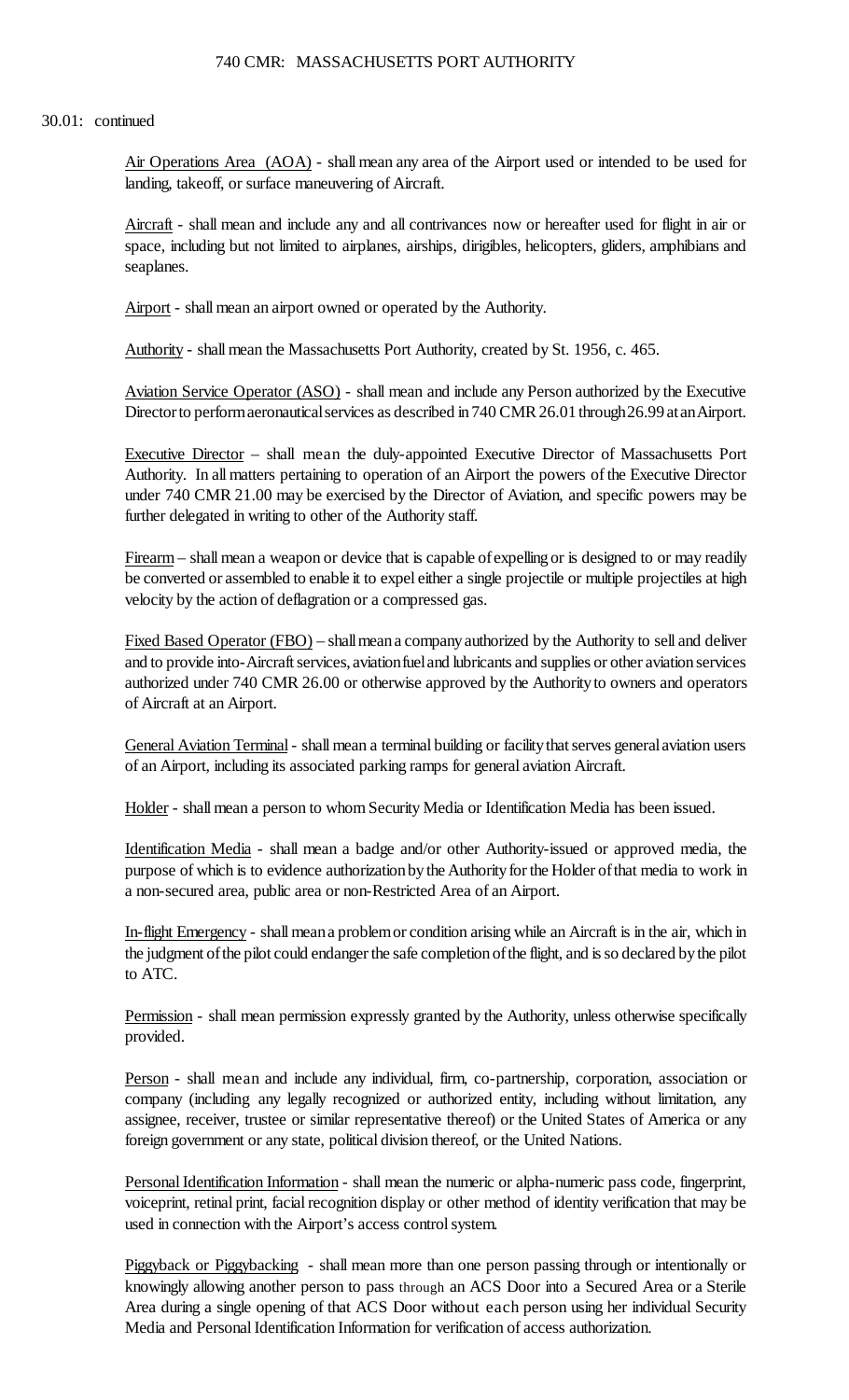#### 30.01: continued

Property – shall mean any object, item, parcel, luggage, baggage, material or tangible personal property.

Prohibited Item – shall mean Property not permitted by TSA to be carried by a person or within a person's possession into or within a Sterile Area.

Restricted Area - shall mean any area of the Airport to which the public does not have authorized access.

Security Identification Display Area ("SIDA") - shall mean an area of the Airport, for access to which the Authority requires Security Media, Massport-designated administrative office and operating facilities (*e.g*., the Tower and the Boutwell Building) excepted.

Security Media - shall mean the badge and/or other media or credential issued or recognized by the Authority as authorization to enter and to be present in a Restricted Area without escort.

Sponsor - shall mean the Person who certifies an applicant's need for Security Media or Identification Media and whose name appears on such media.

Sterile Area - shall have the meaning ascribed to it by 49 CFR 1540.

Temporary Visitor Pass (TVP) - shall mean a credential issued by the Authority that permits escorted access to a SIDA or Sterile Area of the Airport under the terms and conditions set forth in 740 CMR 30.00.

 Transportation Security Administration (TSA) - shall mean the United States Transportation Security Administration or its successor agency.

 buses, motorcycles, horsedrawnvehicles, bicycles, pushcarts, limousines, taxicabs, vehicles of carriers is or may be transported, carried ordrawnupon land except railroad rolling equipment or other devices Vehicle - shall mean and include any conveyance, including without limitation, any automobiles, trucks, for hire, charter motor vehicles, and any other device in or upon or by which any person or Property running only on stationary rails or tracks, and Aircraft.

# 30.02: Compliance with Federal Transportation Security Regulations

 1542, and TSA security directives (collectively, "TSR") and any provision of the Authority's TSA- approved Airport Security Program of which they have been made aware. Only a violation of a TSR, as determined by TSA or a court of competent jurisdiction, shall constitute a violation of a TSR under All Persons shall comply with all federal transportation security regulations, standards, directives, orders, and other published guidance, including but not limited to 49 CFR Part 1540 and 49 CFR 740 CMR 30.03.

### 30.03: Sterile Area Property Screening

 No Person shall transport any Property into a Sterile Area at an Airport unless suchPropertyhas first been screened by the TSA, or a Person authorized by the TSA to conduct such screening, except with the prior authorization by Massport or the TSA.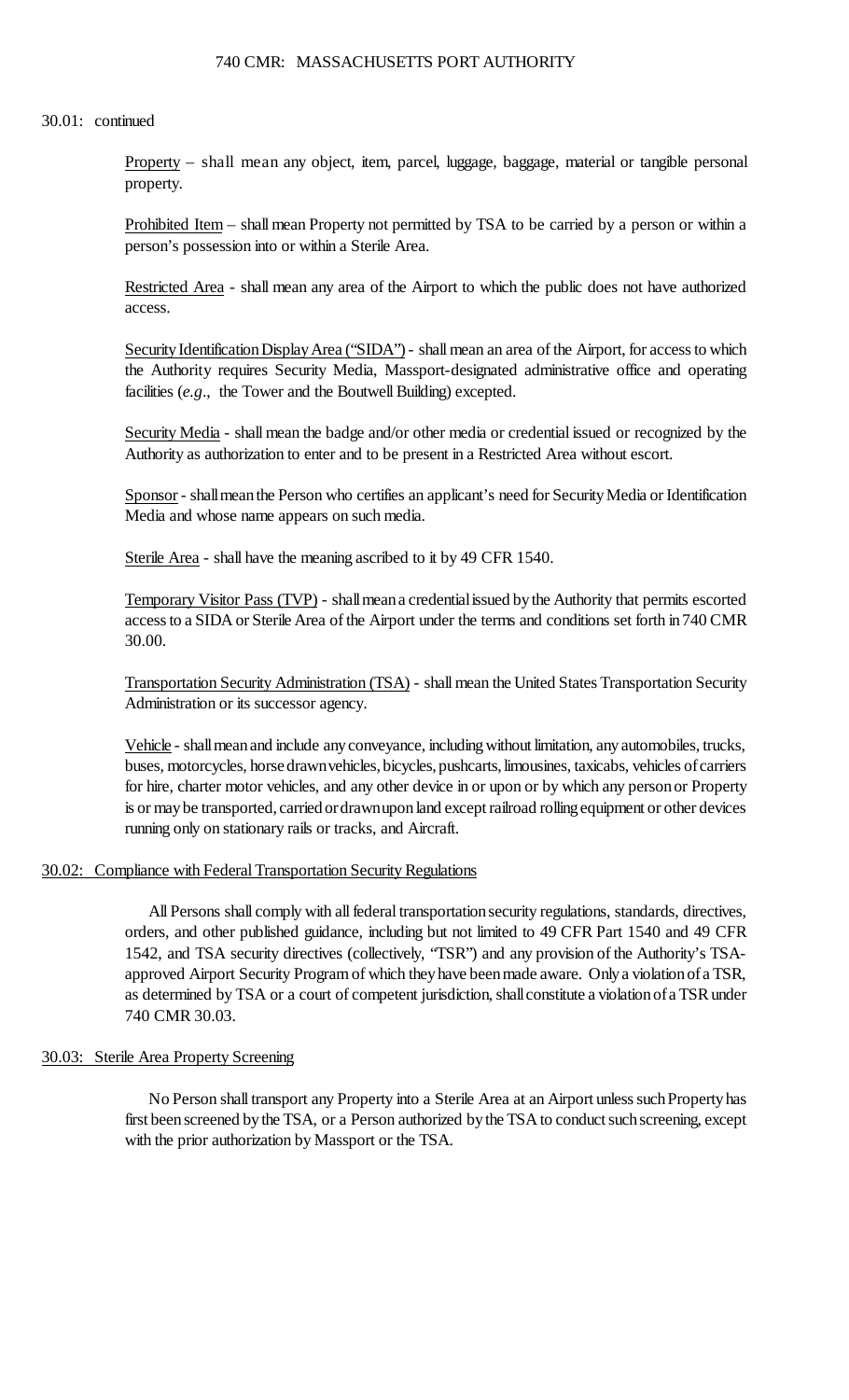#### 30.04: Firearms, Ammunition and Dangerous Weapons

 (1) No person except federal or state law enforcement officers, United States Postal Service, United Firearms and ammunition, as they are carrying and licensed to carry under Massachusetts law to the appropriate Air Carrier agent for transport in the hold of the aircraft, in the case of commercial flights, aircraft, the Firearm shall be delivered to the agent of the Air Carrier and shall, at all times while on the Airport, be unloaded and contained in a locked gun case; ammunition shall be stored in a separate disables the trigger or disassembled for shipment or shall be otherwise rendered unusable by removing States Customs and Border Patrol, Air Carrier employees approved by the TSA, members of the Armed Forces of the United States and Massachusetts National Guard on official duty and licensed armored truck service guards with the prior approval of the Authority, who are authorized and validly licensed to carry Firearms, ammunition and explosives in Massachusetts, shall carry loaded or otherwise operational Firearms or explosives on the Airport. All persons shall, promptly upon entering the passenger terminal or General Aviation Terminal, as the case may be, deliver any unloaded or directly to the aircraft, in the case of general aviation aircraft. For transport on an Air Carrier container, all in accordance with all applicable state and federal law. For transport on a general aviation aircraft, Firearms shall, in all instances be unloaded and either fitted with a trigger lock that the bolt or otherwise disassembling the firing mechanism, as applicable. All ammunition shall be stored in a separate box or bag.

 (2) No person, except federal or state law enforcement officers, U.S. Postal Service, United States Massachusetts National Guard on official duty, or other Persons authorized bythe Authority or TSA, shall possess either on the individual's person or in her accessible Property within a Sterile Area of an Airport, any item or material prohibited by federal transportation security regulations (including but not Customs and Border Patrol officers, members of the Armed Forces of the United States and limited to 49 CFR Part 1540, 49 CFR Part 1542) or any TSA regulation, standard, order, directive or other published guidance from being carried onto an Aircraft in commercial service.

## 30.05: Firearms, Ammunition, Explosives, and Hoax Devices

 Except as provided in 740 CMR 30.04, no person shall possess, transport or carry a Firearm, ammunition, explosive, explosive device or hoax device (as that term is defined in M.G.L. c. 266, § 102A½) on the Airport. The penalty for violation of 740 CMR 30.00 shall be the maximum fine the Authority is authorized to assess.

## 30.06: Proper Display of Identification and Security Media

 Security Media and TVPs, as the case may be, must be displayed by the Holder on her outermost garment, above the waist and below the neck, when entering and at all times while within Restricted Area by virtue of her Security Media or TVP.

## 30.08: Display of TVPs in the SIDA and Sterile Areas; Escorting Requirements

 A person issued a TVP must beescorted byher Sponsor's Authority-authorized designated escort and must properly display (in compliance with 740 CMR 30.06) her TVP when entering and at all (who must be properly displaying valid Security Media that grants him unescorted access privileges) times while within a SIDA or Sterile Area.

## 30.09: Limitation On Use of Security Media

 perform. Security Media shall not be used to avoid screening of the Holder or of items being Security Media shall be displayed and used to access a Restricted Area only when the Holder is on duty and performing the functions for which she is authorized and employed by her Sponsor to transported into a Sterile Area of the Airport.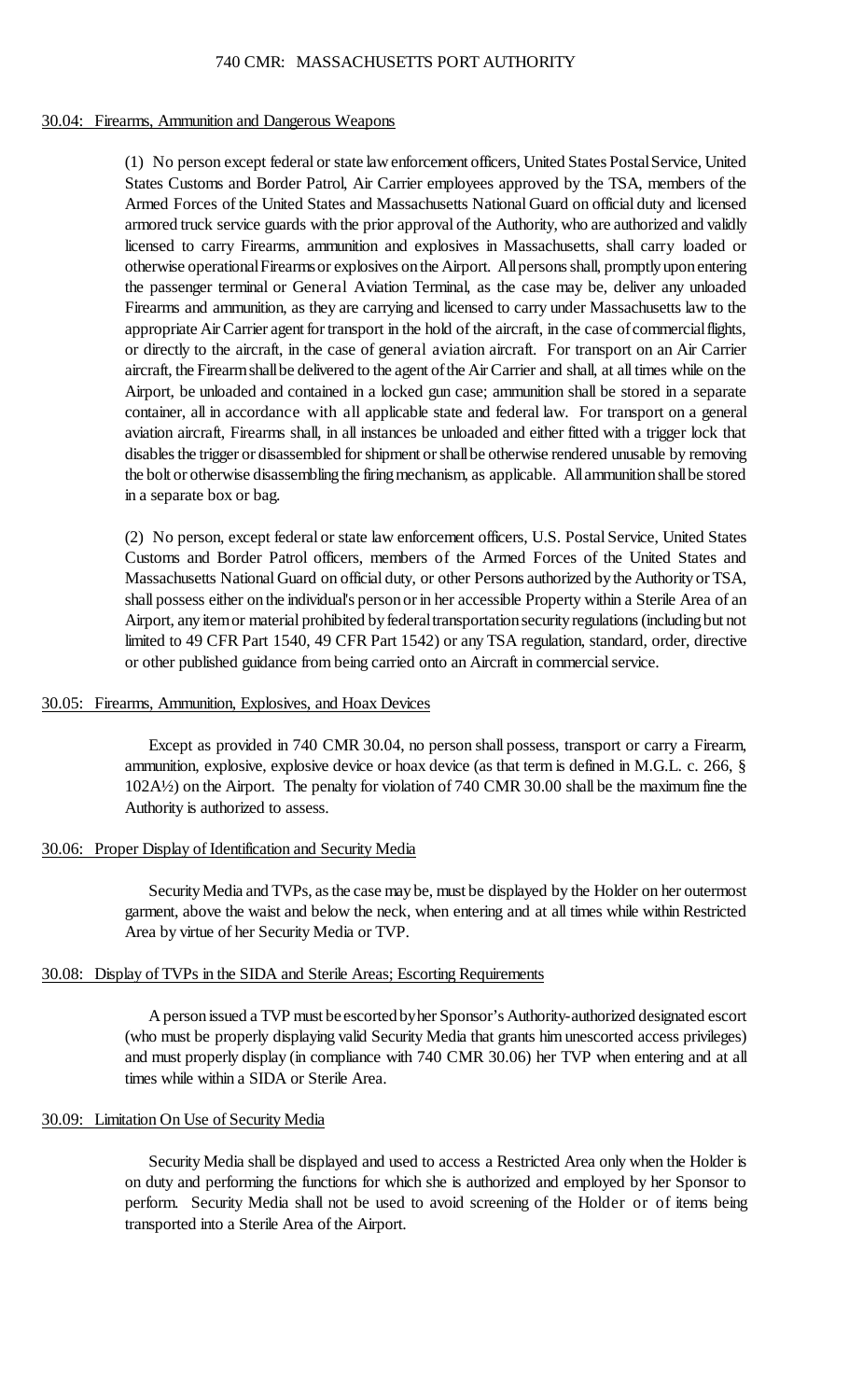## 30.10: Security Media and Identification Media

 (1) AllSecurityMedia and Identification Media issued by the Authority are at all times the property Identification Media or Restricted Area access privileges at an Airport in the reasonable exercise of of the Authority. The Authority may issue, decline to issue, suspend or revoke Security Media, its discretion.

 (2) A person to whom Security Media or Identification Media has been issued by the Authority or her Sponsor, shall deliver and surrender such Security Media or Identification Media to the Authority:

(a) on or before the expiration date of the Security Media or Identification Media;

(b) on or before the termination date of the Security Media or Identification Media Holder's employment with her Sponsor or employer at the Airport;

(c) immediately when the Security Media or Identification Media Holder's operational need for access to the area for which the media authorized her access no longer exists; or

 (d) on or before the date specified in any request by the Authority, whether delivered orally or in writing.

 (3) Failure to comply with the provisions of 740 CMR 30.10 shall constitute a violation both by the Holder of the Security or Identification Media and the Sponsor thereof.

 (4) Each calendar day that the Security Media or Identification Media is not delivered or returned to the Authority in accordance with 740 CMR 30.10 shall be a separate violation.

 loss ofher Security Media or Identification Media. Except for a loss that was not occasioned by the negligence of the Holder (*e.g*., theft, fire or other casualty beyond the control of the Holder), the penalty for the first such loss of Security Media or Identification Media shallbe \$50.00. The penalty (5) A Holder of Security Media or Identification Media shall notify the Authority immediately of the for any subsequent loss shall be \$250.00 and/or suspension or revocation of Security Media or Identification Media privileges.

# 30.11: Security Media or Identification Media Holder's Duty to Update

A Holder of Security Media or Identification Media and her Sponsor are under a continuing joint and several obligation to notify the Authority of any change in information provided to the Authority in to, any change in her place of residence. Notice by the Authority to a Holder of Security Media or Identification Media or Sponsor mailed or delivered to the Holder of the Media or her Sponsor, as the case may be, at the latest address on file with the Authority shall for all purposes constitute sufficient connection with the issuance of her Security Media or Identification Media, including, but not limited and adequate notice to the Holder of the media or her Sponsor, respectively.

# 30.12: Denial of Request for Identification Media or Security Media

 Any person whose application for the initial issuance or renewal of any Security Media, or any IdentificationMedia, is denied, shall be ineligible to re-apply for such media for a period oftwo years following issuance of such denial, except at the discretion of the Authority, taking into consideration the reason for such denial.

# 30.13: Entering a Restricting Area

 No person shall enter or be present in a Restricted Area of an Airport unless authorized by the Authority or TSA, as the case may be, to enter or be present in that area.

# 30.14: Entry Through ACS Doors

 (1) Except otherwise provided in 740 CMR 30.14(3), No person shall Piggyback, or attempt to Piggyback, or allow or attempt to allow any other person to Piggyback through any ACS Door into a Sterile Area or SIDA.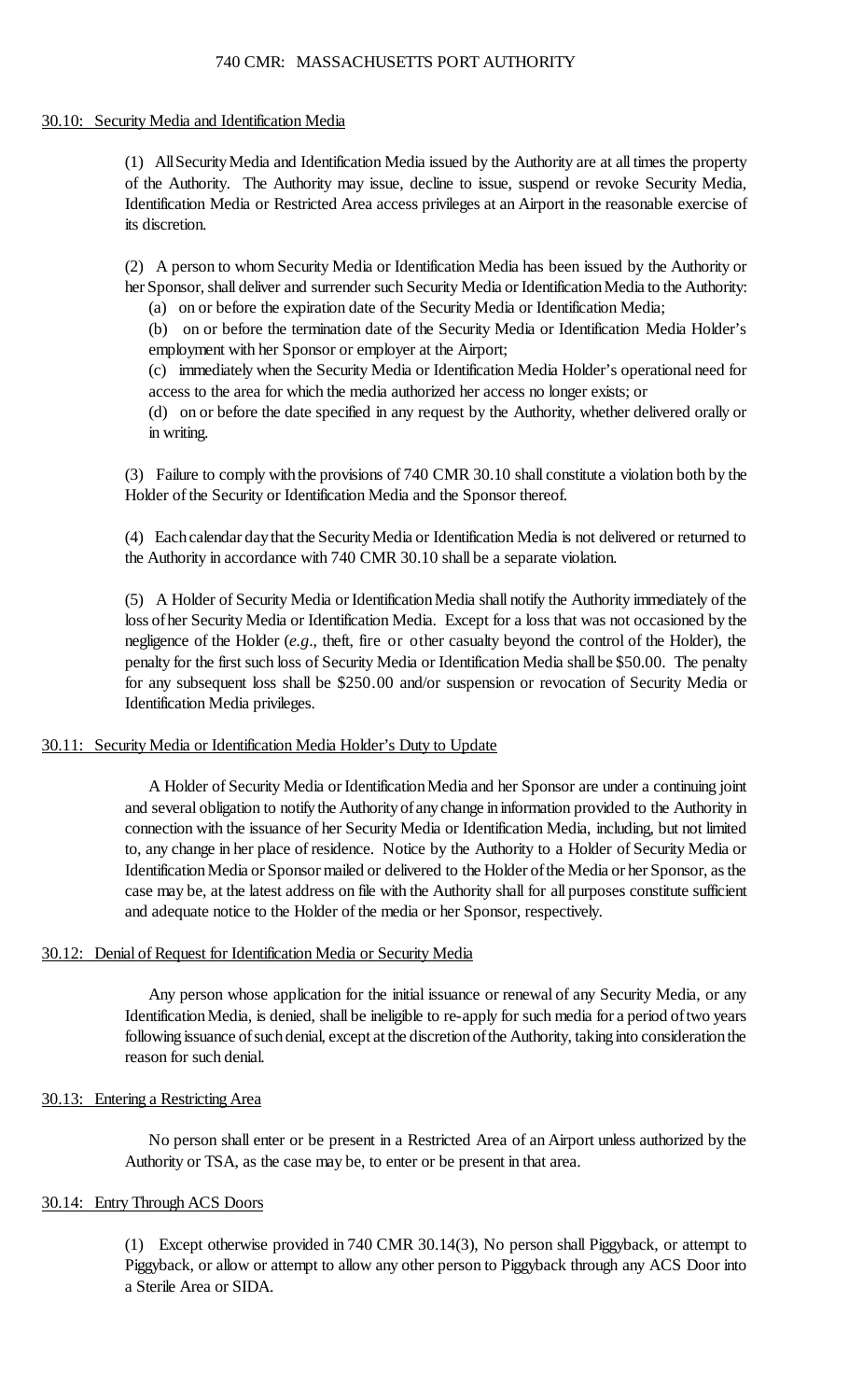#### 30.14: continued

 Identification Information required for authorized access through that ACS Door. A person who fails entered and to be present in the Sterile Area or SIDA without authorization, and shall be subject to (2) A person entering a Sterile Area or SIDA through an ACS Door shall provide the Personal to properly provide her Personal Identification Information, as required, shall be considered to have penalties for violation of 740 CMR 30.00, as well as prosecution for trespass.

 (3) A person who has been authorized by the Authority to have escorted access to a SIDA or Sterile Area shall not be considered to have Piggybacked through an ACS Door if she was escorted by a person properly displaying his Authority-issued Security Media that grants him unescorted access authority through that ACS Door.

### 30.15: Duty to Secure an ACS Door

 Any Person opening, using, accessing or passing through, or otherwise responsible for the security of an ACS Door shall lock or secure that ACS Door immediately after passing through it or when it is not in use, as the case may be. That person shall be strictly responsible to prevent any unauthorized access to a Restricted Area through that door until the door is again locked.

### 30.16: Escorting Through Access Control System Doors

 may be escorted through an ACS Door, and only by a person authorized by the Authority to act as an Except with the permission of the Authority, only a person displaying a validMassport-issued TVP escort and complying with the terms and conditions for escorting in 740 CMR 30.16. The escorting of a person not authorized to be escorted through an ACS Door shall constitute a violation of 740 CMR 30.16 by both the person escorted and the person escorting.

### 30.17: Escorting Privileges

 access was granted, and, if not, shall immediately notify the Massachusetts State Police and Massport Operations. Failure to comply with 740 CMR 30.17, whether bythe escortingpersonand/or escorted person, shall constitute a violation by the escorting person. The escorting person must remain with the Only a person to whom the Authority has issued Security Media granting unescorted access privileges, and who is properly displaying such media, may escort a person authorized by the Authority to be escorted ina Restricted Area. The escorting person shall accompany and monitor the escorted personin a manner that ensures that the escorted person is engaged only in activities for whichescorted escorted person until the escorted person exits the Restricted Area.

## 30.18: Challenge

 A Holder of Security Media shall challenge, in accordance with the SIDA training completed as a condition of the issuance of her Security Media, any person who, in a SIDA, fails to display valid immediately report to the Authority and to the Massachusetts State Police the presence of any such Security Media that authorizes that person access to a SIDA. A Holder of Security Media shall person in a SIDA.

#### 30.19: ACS Door Alarms

(1) Except in an emergency, no Person shall activate an ACS Door alarm, unless authorized by the Authority to do so. The penalty for activating an ACS Door alarm without permission shall be \$50.00.

 (2) Any person who activates an ACS Door alarm or an alarm at a door that allows access to or from a Restricted Area shall:

- (a) clear the alarm;
- (b) notify the State Police or Massport Operations immediately;

 (c) remain at the alarm location until otherwise directed by the State Police or Massport Operations personnel;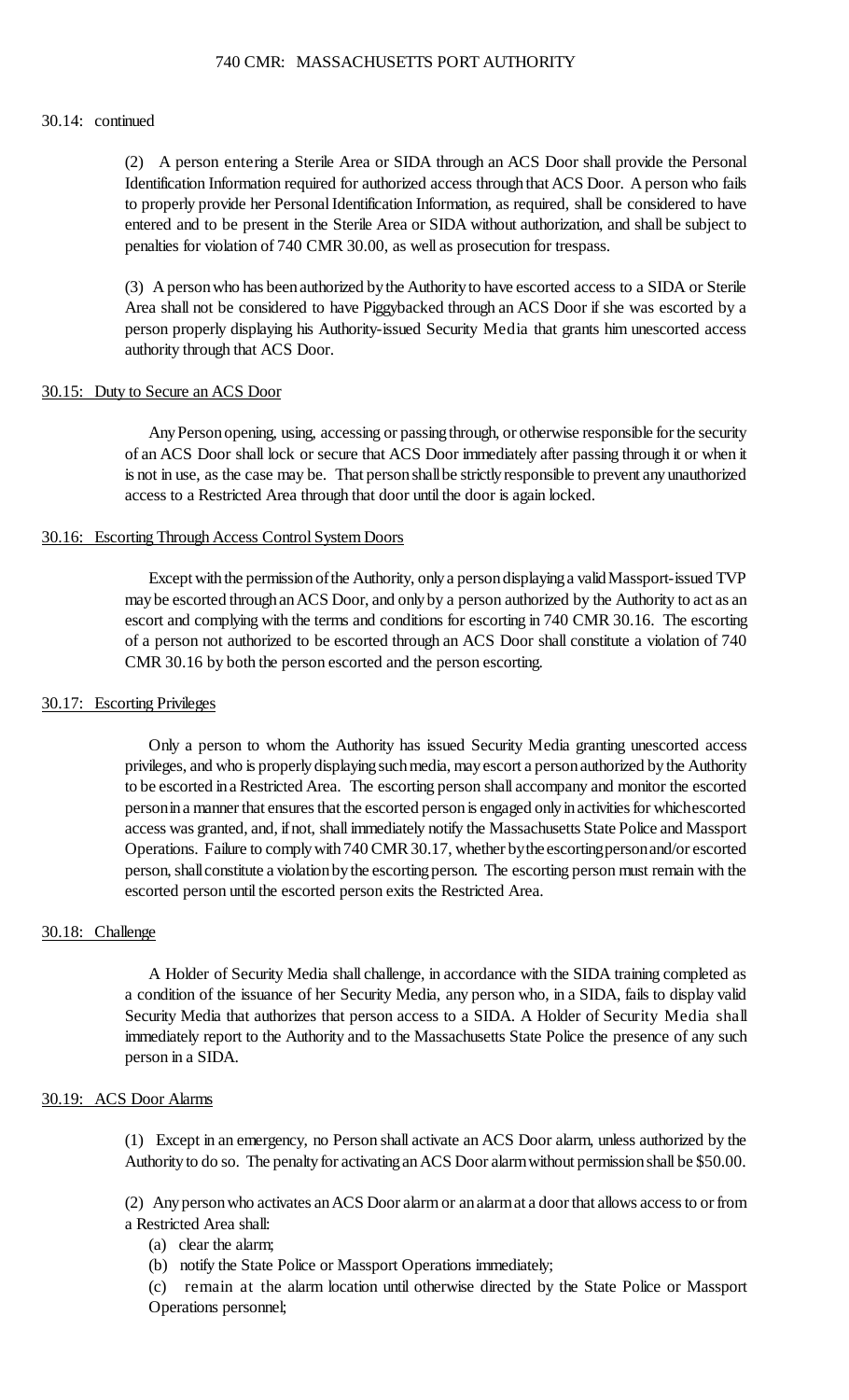#### 30.19: continued

 (d) immediately identify herself to the responding police officer or Operations personnel as the person who activated the alarm. The penalty for the failure to comply with any provision of 740 CMR 30.19(2) shall be \$250.00.

### 30.20: Removal from and Suspension of Access Privileges to Secured Areas

 (1) Any person observed violating any provision of 740 CMR 30.00 or anAirportsecurity regulation, rule or directive or a TSR may be immediately removed from a Restricted Area of the Airport and her Security Media may be confiscated and immediately deactivated.

 (2) Access toanySIDA, Sterile Area or Restricted Area by an individual determined by the Authority to have violated a provision of 740 CMR 30.00, may not be authorized:

- (a) before any penalty assessed and/or remedialactionimposed as a sanctionin connection with
- the violation has been satisfied; or
- (b) while any administrative or judicial proceeding in connection with the violation is pending.

# 30.21: Use of Cameras and Other Recording Equipment

 The use of a camera or electronic image recording equipment in a Restricted Area of an Airport that could reasonably be perceived as recording or attempting to record the image of an Airport security or emergency response measure is prohibited, unless authorized by the Authority.

 At the Authority's request, the userorownershallsurrenderany media reasonably believed to have a Restricted Area of an Airport. The Authority may confiscate any such media if the owner or user been used to store photographic or electronic images of a security or emergency response measure in refuses to surrender it on request.

### 30.22: Reporting of Threat Information, Incidents or Suspicious Activity

 All Air Carriers and tenants, their employees and all Holders of Security Media or Identification Media at an Airport shall promptly report to the Massachusetts State Police allthreat information, or information regarding incidents or suspicious activities at or related to an Airport, immediately upon learning of such information.

 incidents of interference with a flight crew, all bomb threats, specific and non-specific, any information relating to the possible surveillance of an Aircraft or Airport facility or security measure, and any communication received by an Air Carrierortenant, their employees or any Holders of Security Media or Identification Media, that could indicate a potential threat to civilaviationor to persons or property Incidents, suspicious activities and threat information may include, but are not limited to, any at an Airport.

## 30.23: Unattended Property

 boundaries of an Airport, except as authorized by the Authority. Any unattended Property may be No Person shall leave any Property unattended for any period of time, anywhere within the confiscated by the Authority or State Police and the Person responsible for such item shall be subject to the sanctions provided in 740 CMR 30.00.

#### 30.24: Mandatory Marking of Tools

 in the cabin of an Aircraft at Logan by the AC, FBO and ASO, or their respective employees, agents, Each Air Carrier ("AC"), Fixed Base Operator ("FBO") and Aviation Service Operator ("ASO") at Boston-Logan International Airport shall properly mark all portable cutting tools that may be used or contractors.

The mark shall consist of two components in the order that follows: (1) the designation "BOS"; and (2) the airline code or Massport-approved AC, FBO or ASO identifier, *e.g.*,

#### **BOS UA** .

The mark shall be engraved on the portable cutting tool or indelibly placed on the portable cutting tool. The mark shall be legible and clearly visible.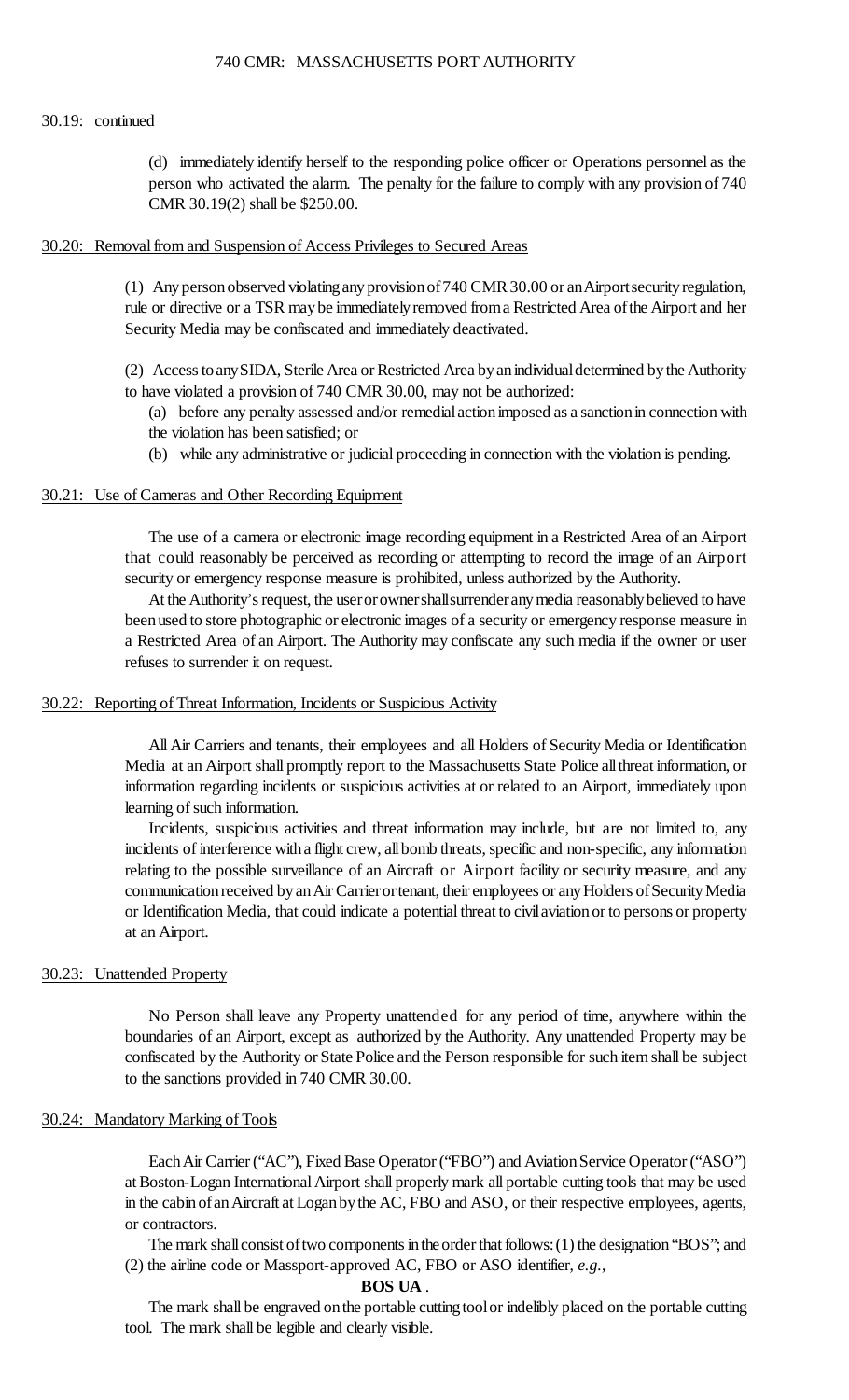### 30.24: continued

 No person shall carry, transport, possess or place inthe cabinofAircraft at BOS-Logan Airport, a portable cutting tool that is not properly marked in compliance with 740 CMR 30.00.

 ACs, FBOs and ASOs shall, no less frequently than quarterly, conduct an audit of portable cutting tools to ensure that all such tools are accounted for.

 Whenever an AC, FBO or CSO has reason to believe a portable cutting tool is unaccounted for, the AC, FBO or CSO shall immediately notify the Massachusetts State Police.

#### 30.25: Preventing Unauthorized Access to Aircraft

 respect to each Aircraft, it shall be the joint and several responsibility of the Aircraft owner, Aircraft operator, pilot in command, and Aircraft bailee, to ensure that the Aircraft is effectively secured to All Aircraft shall be secured to prevent unauthorized access or unauthorized operation. With prevent unauthorized access to and unauthorized operation of the Aircraft.

## 30.26: TSA Prohibited Items

 A Person who has been authorized by the Authority to possess a Prohibited Item not otherwise permitted by the TSA to be carried beyond a TSA passenger screening checkpoint, on specifically designated premises within a Sterile Area of the Airport, must ensure that such item: remains on the responsible for such item fails to immediately notify the Authority thereof, such person shall be subject to a fine of \$500.00. If a Prohibited Item is removed from the premises, left unsecured or lost, mislaid, stolen or otherwise unaccounted for, and the person responsible for such item immediately notifies the designated premises; is secured in a manner that prevents unauthorized use; and can be produced immediately upon request by the Authority. If a Prohibited Item is removed from the designated premises, left unsecured or lost, mislaid, stolen or otherwise unaccounted for, and the person Authority thereof, such person shall be subject to a fine of \$250.00.

# 30.27: General Aviation and Charter Passenger Screening at BOS-Logan International Airport

 Regardless of the location of enplaning, private charter and general aviation Aircraft operators and Airport shall ensure that all persons and property boarding private charter or general aviation Aircraft FBO's serving private charter and/or general aviation operations at the Boston-Logan International are screened for weapons, incendiaries and explosives, bypersons approved by the TSA, to the extent TSA approves such persons.

 Special Aircraft operations, the security for which is provided or sanctioned and assured by a duly Department of Defense, Department of State), at the request of such department or agency and based authorized department or agency of the federal government (*e.g.*, United States Secret Service, on the national interest, may be excepted from any or all the requirements of 740 CMR 30.27.

#### 30.28: Explosive-screening of Packages Presented to Air Carriers in Passenger Terminals

 on an Aircraft used in commercial passenger service, shall ensure that such Package is subjected to An Air Carrier to which a package, parcel, luggage, or object of any form or description ("Package"), has been presented, within a passenger terminal (*e.g.*, at a ticket counter), for placement TSA screening prior to being placed onboard an Aircraft

#### 30.29: Conduct Inconsistent with Security

 No Person shall intentionally commit an act that could reasonably be expected to compromise, jeopardize or adversely affect security or public safety at an Airport.

# 30.30: Joint and Several Responsibility of Holders and Sponsors

 Any failure by a Holder of Security Media or Identification Media to comply with the provisions of 740 CMR 30.00 shall constitute a violation of that provisionof740 CMR 30.00 by the Holder of Security Media and the Holder's Sponsor.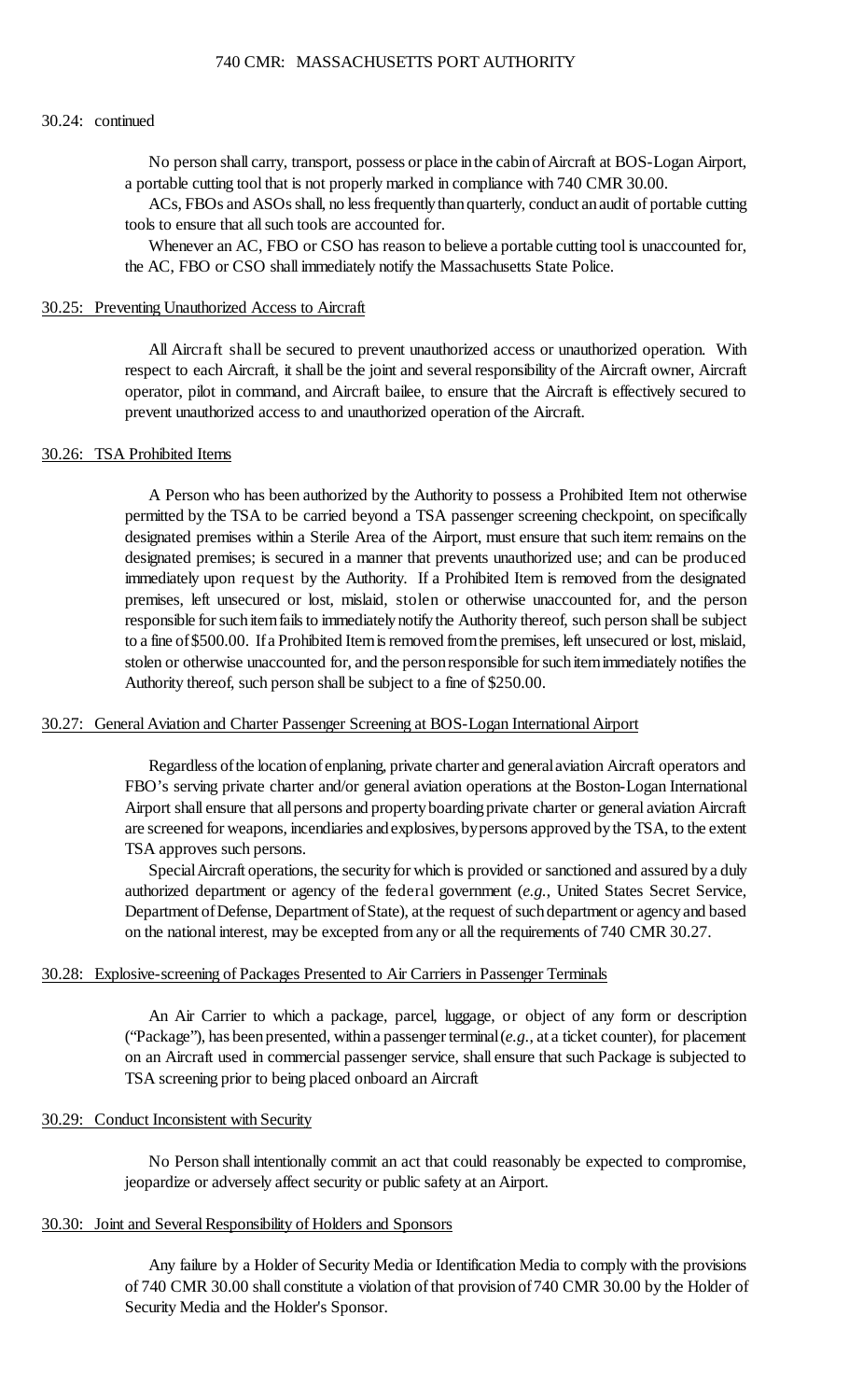#### 30.31: Circumvention of Security Measures

No person shall commit an act or fail to act with the intent to circumvent or compromise any security measure in place at an Airport.

### 30.32: Attempt or Conspiracy

An attempt or conspiracy to commit an act that, if completed, would constitute a violation of any Authority regulation shall constitute a violation of that regulation.

#### 30.33: Reimbursement for Penalties

 Any Person who causes or is deemed responsible for any security violation which results in the imposition of a monetary penalty upon the Authority, shall reimburse the Authority for the full amount of such penalty.

### 30.34: Reimbursement for Evacuation

 If the act(s) or omission(s) of any person, including but not limited to an Air Carrier, its agent(s), the State Police or the TSA, jeopardizes or adversely affects the security status of any Airport facility or portion of any Airport facility so as to warrant or require the evacuation of all or a portion of that employee(s) or contractor(s), creates or contributes to a condition that, in the opinion of the Authority, facility, such person shall be responsible for and shall pay all costs of, and associated with, such evacuation.

### 30.35: Passenger Manifests

 In the event of a public safety, public health or security situation, condition or incident at an Airport situation, condition or incident involves a risk or potential risk to the public health or safety, an Aircraft operator shall promptly provide, at the request of the Authority, a complete and accurate passenger manifest for that flight, which shall include the names and other relevant identifying information of all or affecting an Aircraft whose destination is or most recent departure point was an Airport, which passengers at, departing from or en route to or from an Airport.

#### 30.36: *Prima Facie* Evidence

 Any written citation or notice of violation issued by the Authority, Massachusetts State Police or TSA, with regard to a violation of 740 CMR 30.00 shall be prima facie evidence of the commission of such violation by the Person to whom the citation or notice ofviolationwas issued and of the facts giving rise to such violation, as set forth in the citation or notice.

### 30.37: Compliance with Sanctions

 The Authority, without limiting its ability to do so otherwise, may suspend, revoke, or decline to issue anyAuthority-issued Security Media, Identification Media, Restricted Area access privileges or Sponsoring privileges of any Person who fails to pay a fine or to comply with a sanction imposed by the Authority in connection with a violation of the Authority's regulations, or of any Person whose financial accounts with the Authority are not in good standing.

### 30.99: Penalties for Violation

For each violation of 740 CMR 30.00, except as otherwise provided in 740 CMR 30.00, the following penalties may be imposed:

 (a) A fine inanamount not to exceed the maximum fine the Authority is authorized to impose for each day on which the violation occurs; and/or

 sponsorship of Security Media or Identification Media for such time as the Authority, based on the (b) Suspension of and/or disqualification for Security Media or Identification Media or for assessed level of risk to security and public safety, and in the reasonable exercise of her discretion, may deem appropriate; and/or